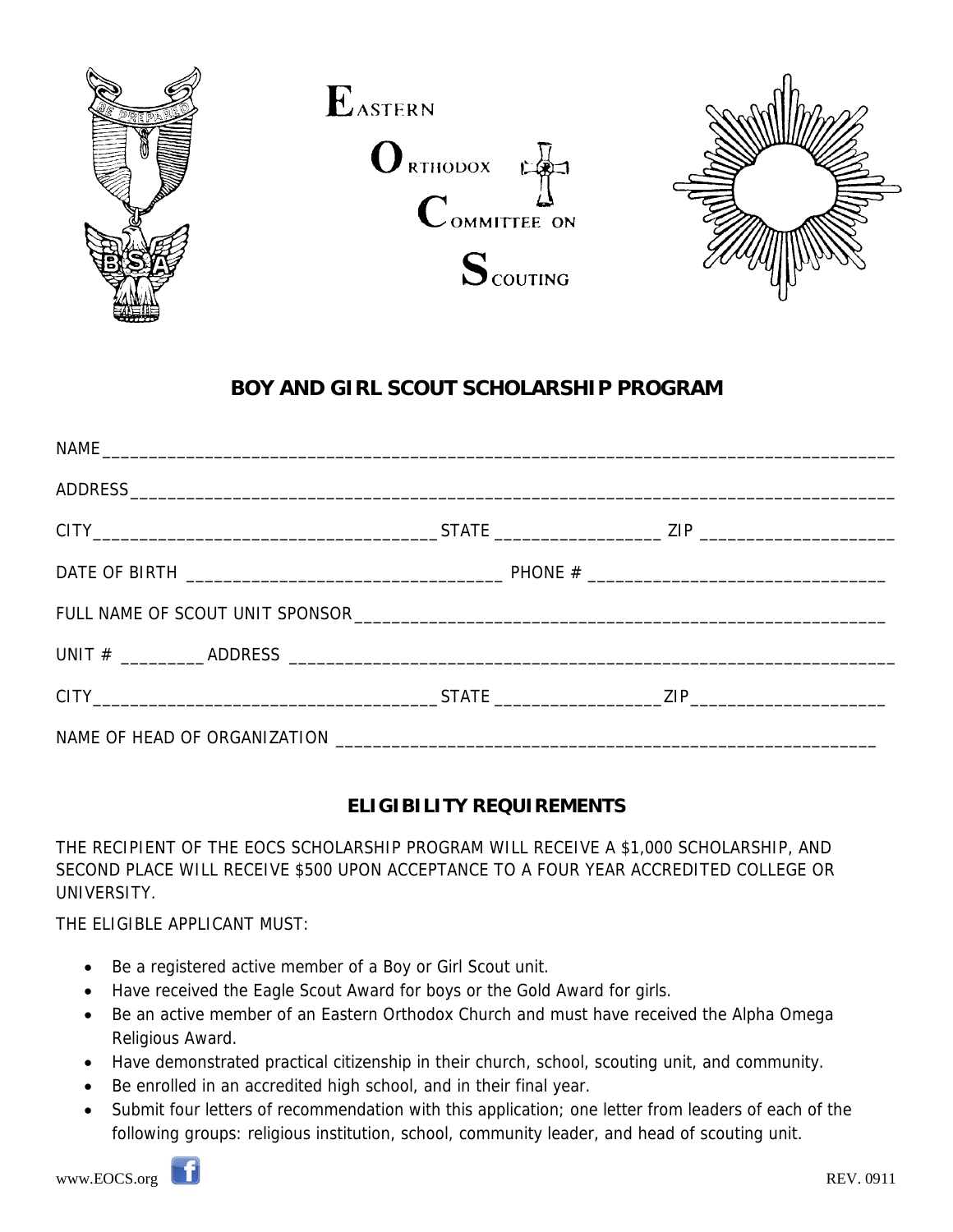## **QUALIFICATIONS**

### **SCHOOL RECORD & ACTIVITIES**

| Address ________________________________City ___________________________________State __________Zip ___________ |  |  |
|-----------------------------------------------------------------------------------------------------------------|--|--|
|                                                                                                                 |  |  |
|                                                                                                                 |  |  |
| Honors, letters, offices held                                                                                   |  |  |
|                                                                                                                 |  |  |
|                                                                                                                 |  |  |
|                                                                                                                 |  |  |
|                                                                                                                 |  |  |
| High school clubs, teams, & organizations, include position & year                                              |  |  |
|                                                                                                                 |  |  |
|                                                                                                                 |  |  |
|                                                                                                                 |  |  |
| <b>COMMUNITY PARTICIPATION RECORD</b>                                                                           |  |  |
| List your activities outside of school and scouting                                                             |  |  |
|                                                                                                                 |  |  |
|                                                                                                                 |  |  |
|                                                                                                                 |  |  |
|                                                                                                                 |  |  |
| <b>RELIGIOUS RECORD</b>                                                                                         |  |  |
|                                                                                                                 |  |  |
|                                                                                                                 |  |  |
| Church clubs, teams, & organizations, include position and period involved                                      |  |  |
|                                                                                                                 |  |  |
|                                                                                                                 |  |  |
|                                                                                                                 |  |  |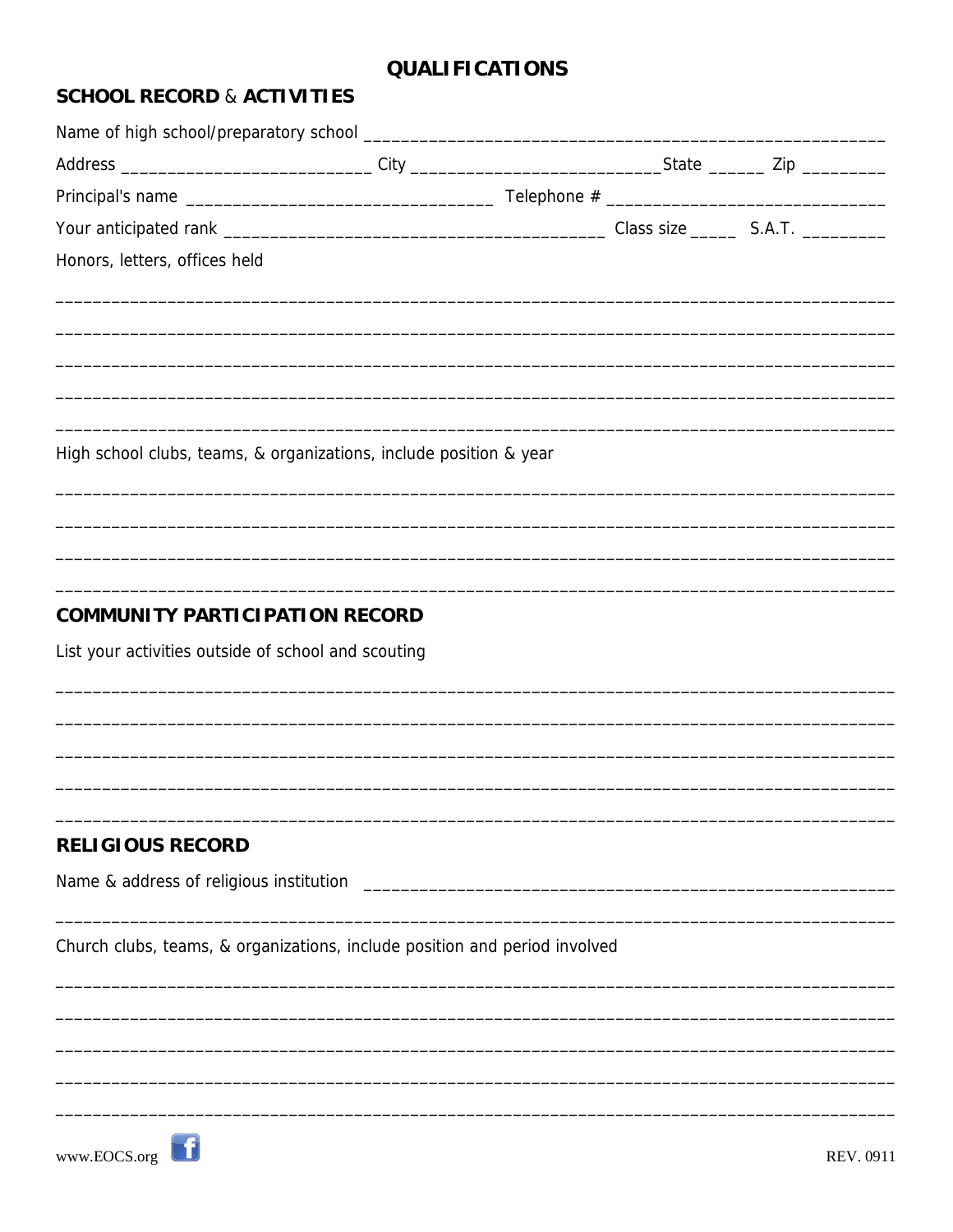### **SCOUTING RECORD**

List scouting units enrolled in during your scouting career, include rank, positions held, awards, & months served

| Name & address of scout unit sponsor where award was earned                               |                                                    |  |
|-------------------------------------------------------------------------------------------|----------------------------------------------------|--|
|                                                                                           |                                                    |  |
|                                                                                           |                                                    |  |
| List leadership positions as a member of a scouting unit                                  |                                                    |  |
|                                                                                           |                                                    |  |
| List all other awards received in scouting                                                |                                                    |  |
|                                                                                           |                                                    |  |
| List all other scouting activities or experiences                                         |                                                    |  |
|                                                                                           |                                                    |  |
|                                                                                           |                                                    |  |
|                                                                                           |                                                    |  |
| On my honor as a Scout, all information and statements on this form are true and correct. |                                                    |  |
| date                                                                                      | signature of applicant                             |  |
| I have read the foregoing application and it has my approval.                             |                                                    |  |
| signature of parent (father)/guardian<br>www.EOCS.org                                     | signature of parent (mother)/guardian<br>REV. 0911 |  |